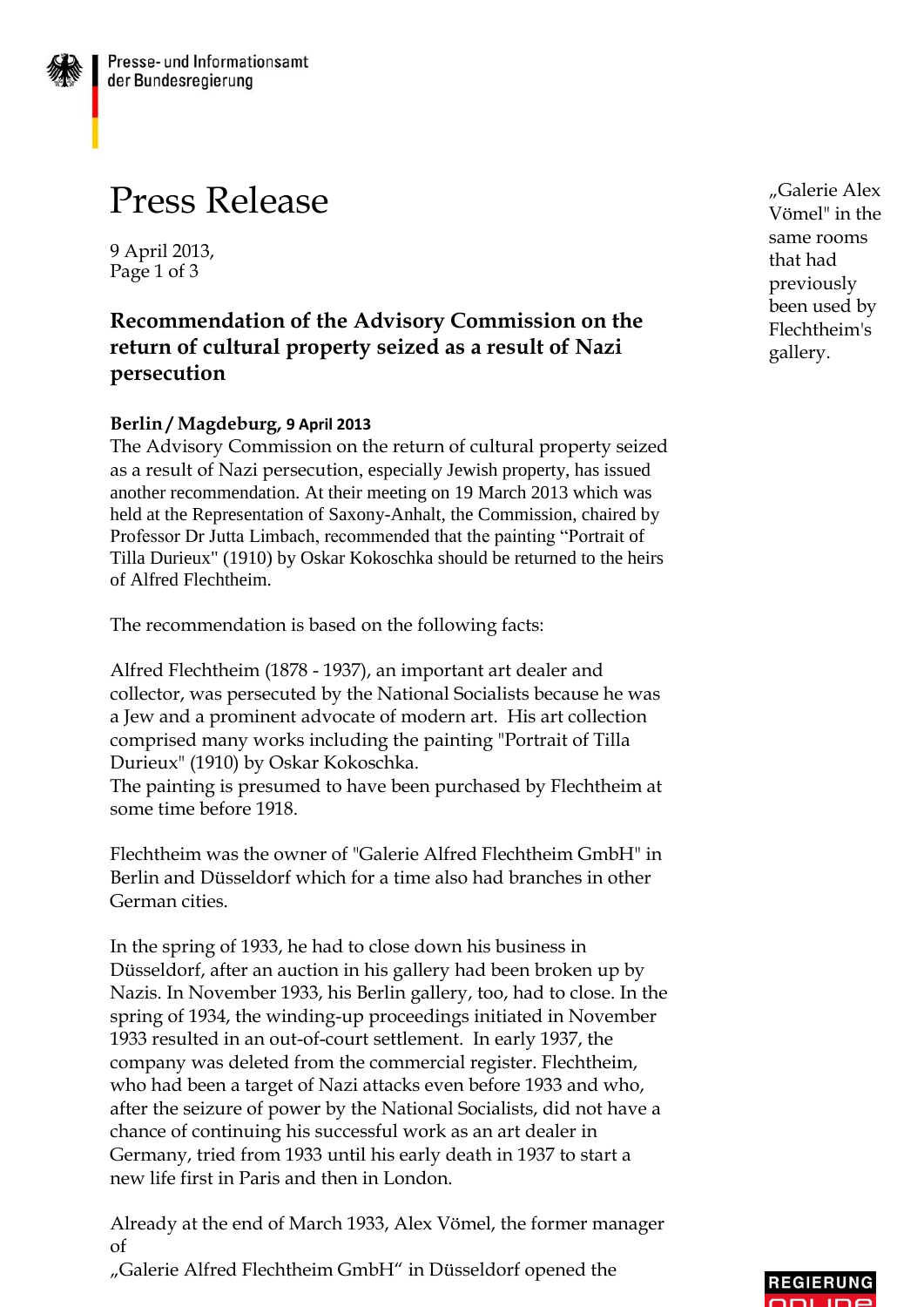HAUSANSCHRIFT Dorotheenstr. 84 10117 Berlin

POSTANSCHRIFT 11044 Berlin

TEL + 49 (0)3018 272-3281 FAX + 49 (0)3018 272-3259

[pressestelle-bkm@bpa.bund.de](mailto:pressestelle-bkm@bpa.bund.de) [www.kulturstaatsminister.de](http://www.kulturstaatsminister.de/) [www.bundesregierung.de](http://www.bundesregierung.de/)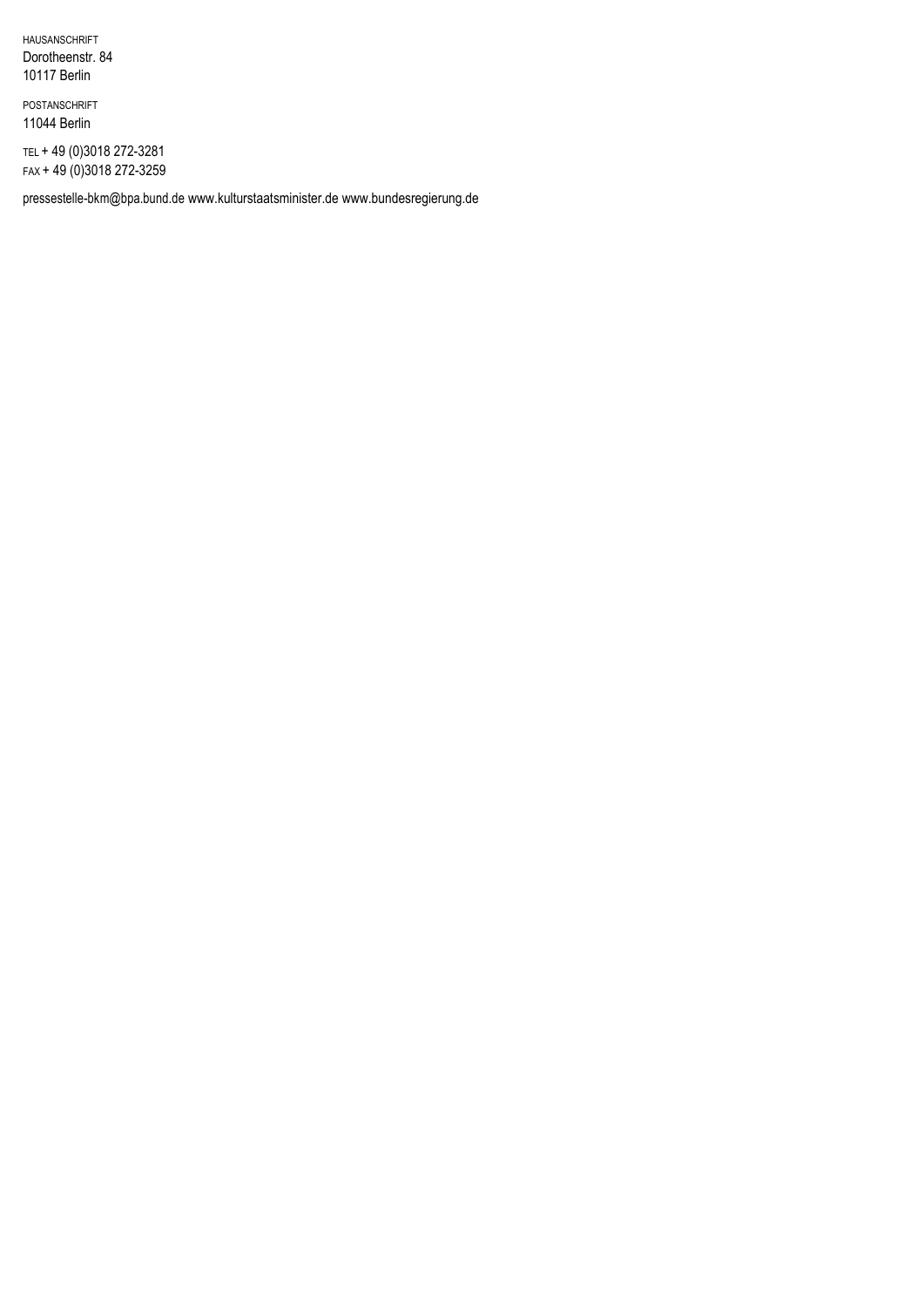

9 April 2013, Page 2 of 3

Together with the rooms he obviously took over also part of the art works of the Flechtheim gallery and of Alfred Flechtheim's private collection. Among them was the painting "Portrait of Tilla Durieux" which had been exhibited in 1931 at Kunsthalle Mannheim as being part of the "Private collection Alfred Flechtheim".

In June 1934, Vömel sold the painting whose insured value was set at 3,000 Reichsmark in 1931, for 1,800 Reichsmark to the Cologne art collector Dr Josef Haubrich.

In 1946, Haubrich donated his art collection including the "Portrait of Tilla Durieux" to his native city of Cologne which in turn entrusted the collection to the Wallraf-Richartz-Museum. When the Cologne museum landscape was restructured in 1976, the painting ended up in the Museum Ludwig.

In 2008, the heirs of Alfred Flechtheim, Dr Michael R. Hulton and Penny R. Hulton, filed a claim for the restitution of the painting. They hold the view that the sale of the painting constitutes a loss as a result of Nazi persecution. They claim that Flechtheim had to part with the painting because he was persecuted and thus acting under duress. The heirs claim that the sale price was not adequate and that there is no evidence that it was actually paid to Flechtheim or his creditors.

The City of Cologne refused to return the painting, claiming that while Alfred Flechtheim had been persecuted by the National Socialists and suffered economic losses as a result, the present case did not constitute a loss resulting from Nazi persecution. The City claimed that in the later stages of the Weimar Republic, Flechtheim had already been struggling with major economic difficulties. In 1933, he had offered the painting as security for liabilities existing at the time. The City of Cologne argued that Flechtheim sold the painting to pay off part of his debts and that the sale price reflected the market situation in June 1934.

The parties did not achieve an agreement and therefore agreed to submit the case to the Advisory Commission.

The view of the Commission is that while the present case cannot be exhaustively clarified, it is to be assumed in the absence of concrete evidence to the contrary that Alfred Flechtheim was forced to sell the disputed painting because he was persecuted. For this reason the painting is considered to have been confiscated as a result of Nazi persecution. The Advisory Commission did not

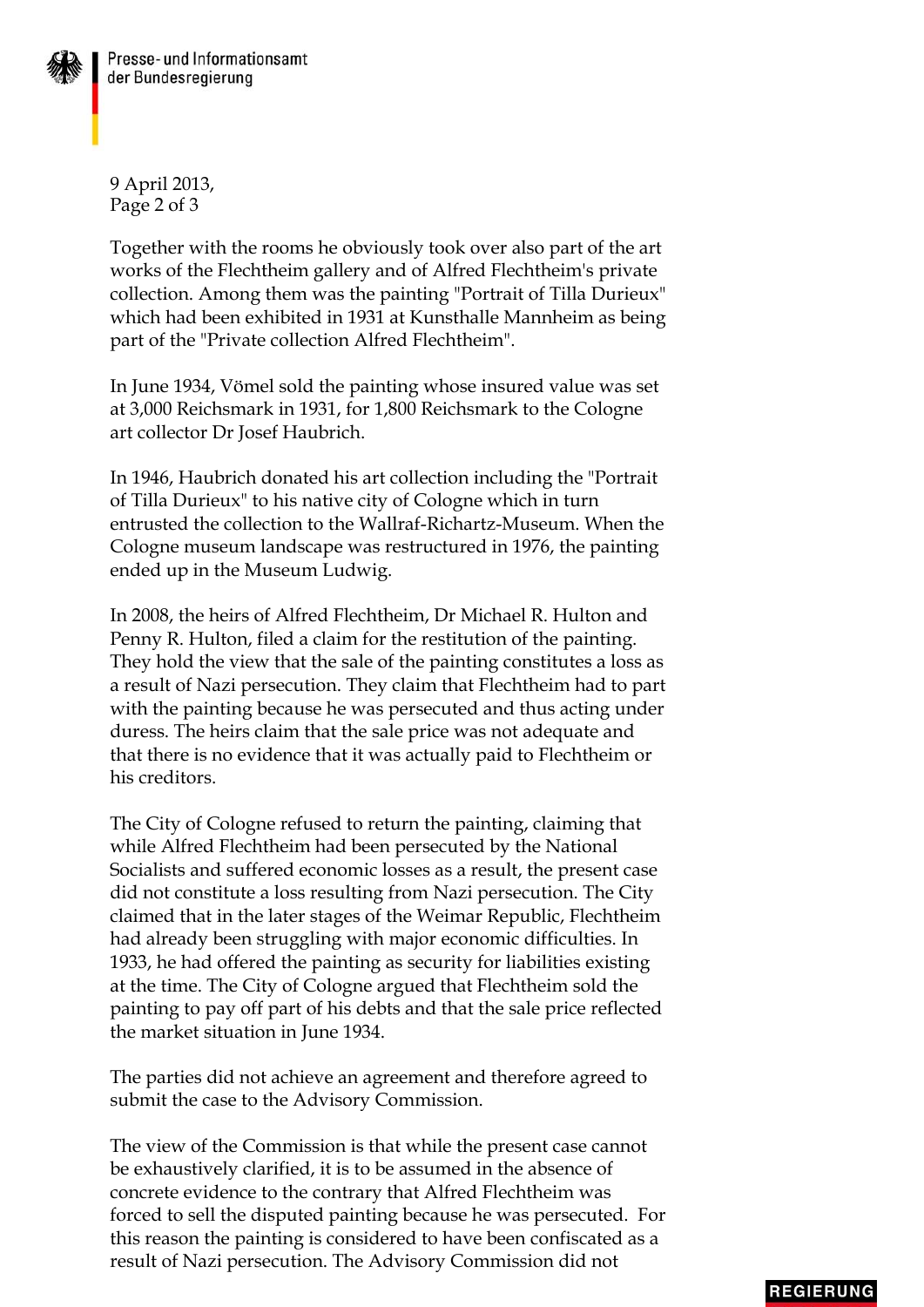

Presse- und Informationsamt<br>der Bundesregierung

identify any indications suggesting negligent conduct on the part of the City of Cologne.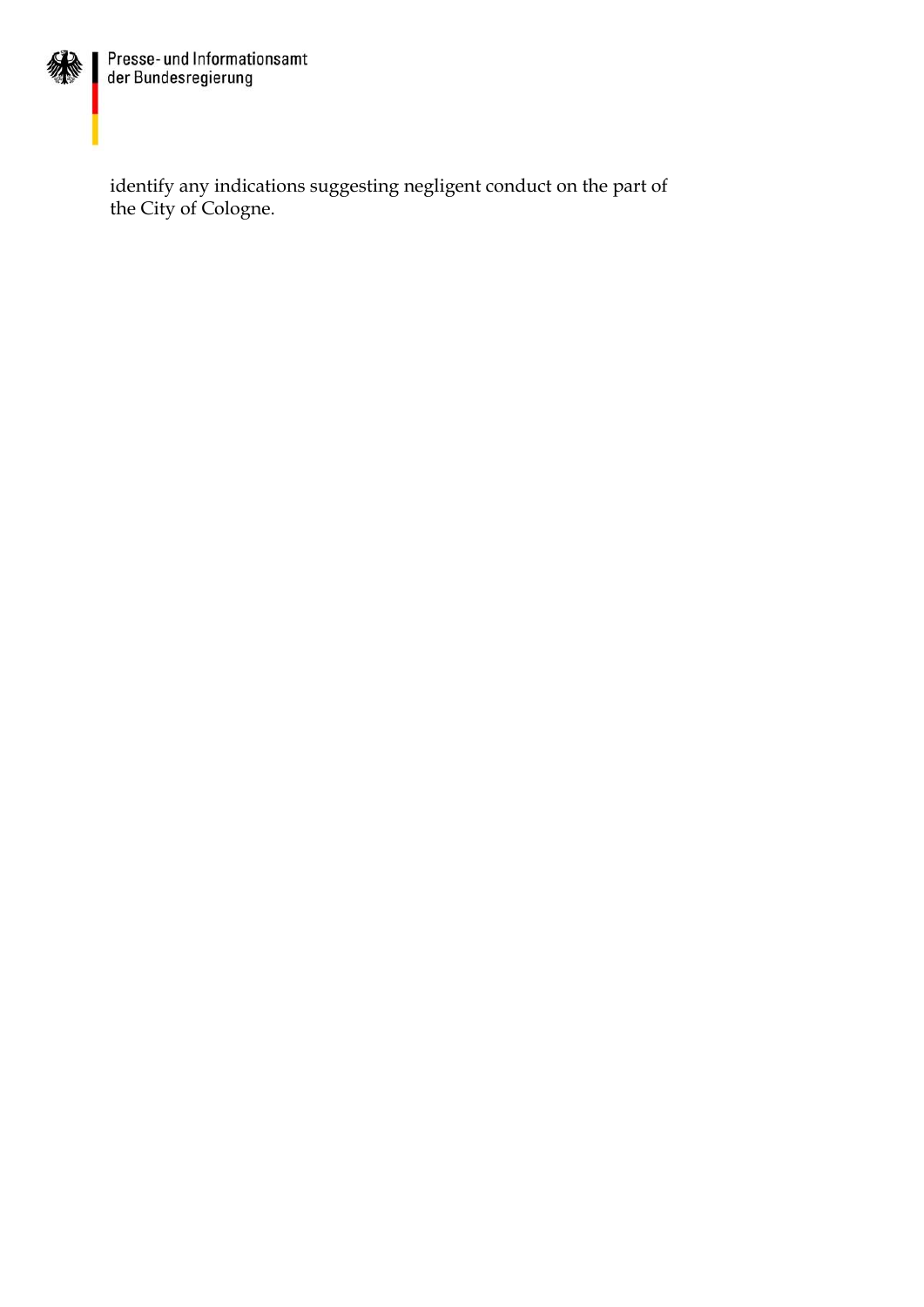

9 April 2013, Page 3 of 3

The task of the Advisory Commission is to mediate in case of disputes between the parties presently in possession of cultural goods and their former owners or the heirs of the latter, if both parties so desire. The Commission can issue an ethically grounded recommendation for resolving the dispute. Former Federal President Dr Richard von Weizsäcker, former President of the German Bundestag Professor Dr Rita Süssmuth, former President of the Federal Constitutional Court Professor Dr Jutta Limbach, legal scholar Dr Hans Otto Bräutigam, legal philosopher Professor Dr Dr Dietmar von der Pfordten, historian Professor Dr Reinhard Rürup, art historian Professor Dr Wolf Tegethoff and philosopher Professor Dr Ursula Wolff have agreed to serve as honorary members of the Commission.

The Coordination Office for Lost Cultural Assets (www.lostart.de) in Magdeburg is the office of the Advisory Commission and point of contact for those submitting claims.

Contact: Koordinierungsstelle Magdeburg, Turmschanzenstraße 32, 39114 Magdeburg, Dr. Michael Franz, Tel.: 0391 33 567 3891 Fax: 0391.

[567 3899, e-mail: michael.franz@mk.sachsen-anhalt.de,](mailto:michael.franz@mk.sachsen-anhalt.de) [www.lostart.de](http://www.lostart.de/)